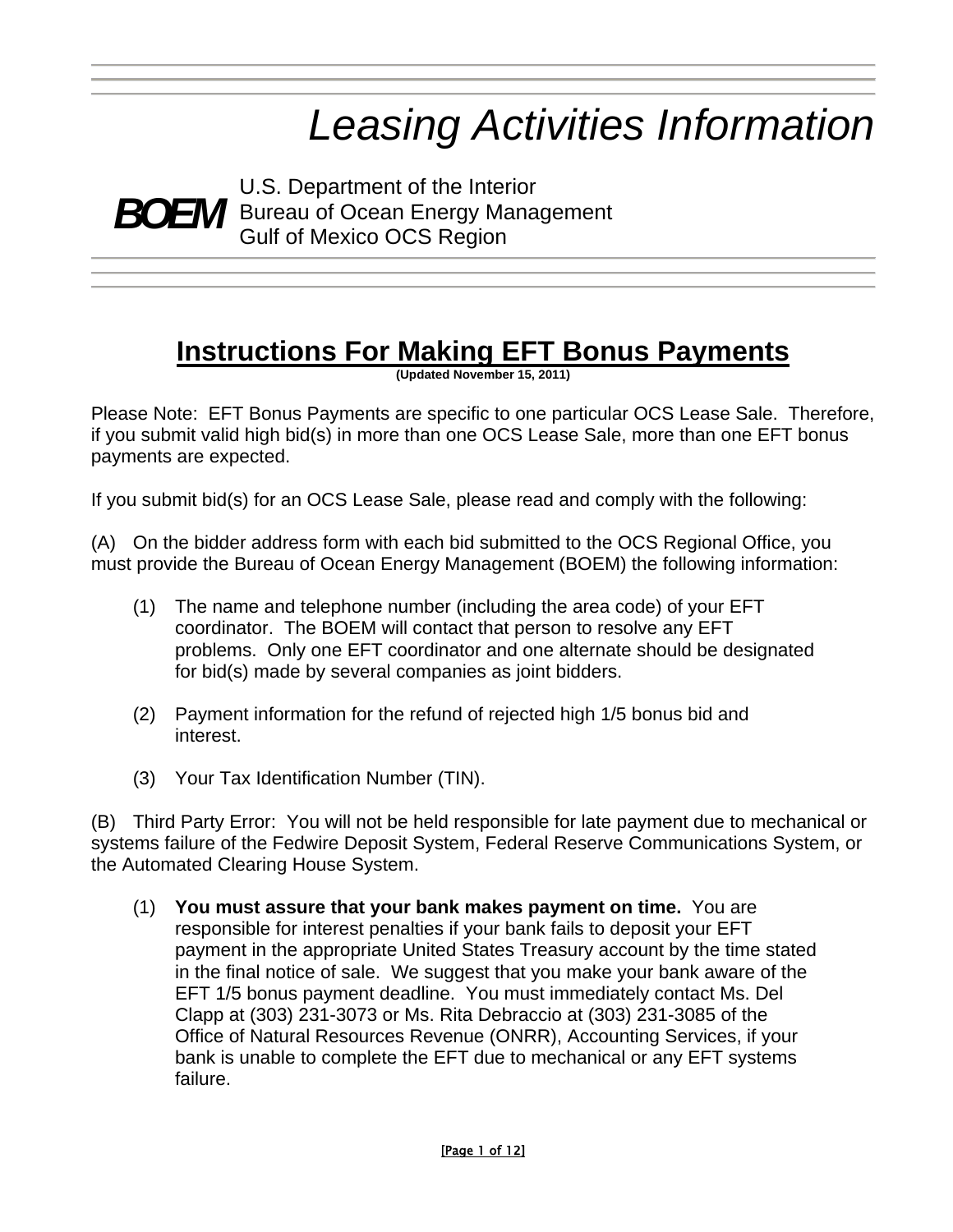(2) You are held responsible for accurate EFT payments. Your responsibility extends to any bank payment message coding error that prevents the payment from reaching the appropriate ONRR account. You must immediately contact ONRR, Accounting Services at the above numbers if a bank coding error is expected to prevent timely payment to ONRR.

# *1/5 Bonus Bid Payment*

The OCS lease final notice of sale mandates the use of these procedures in making electronic payment of the 1/5 bonus bid payment. EFT 1/5 bonus bid payments are required for each OCS Lease Sale that you submit valid high bid(s). If you submit bid(s) for an OCS lease sale, please read and comply with the following:

Payment of the 1/5 bonus bid amount must be by electronic funds transfer (EFT), payable to the ONRR. You must use either the **Fedwire Deposit System** (**FI# 021030004**) or the **Automated Clearing House** (**ABA# 05103670**). The ONRR considers every signed bid to be a legally binding obligation on the part of the bidder(s) to comply with all applicable regulations, including paying the 1/5 bonus deposit on all high bids. You must instruct your bank to EFT the 1/5 bonus payment to the appropriate United States Treasury account. The Receiving FI number (FedWire Deposit System) and the Receiving ABA number (Automated Clearing House) printed in this document required for the 1/5 bonus bid payment have not changed. You may continue to use the numbers used in recent years for your upcoming transactions until further notified.

If you are currently an OCS mineral lease record title holder or a designated operator for an OCS mineral lease, AND if you have never defaulted on 1/5 bonus payments (via EFT or otherwise), you do NOT have to provide additional security for your EFT 1/5 bonus payment. Otherwise, see **"Methods for Securing EFT 1/5 Bonus Payments"** for your options of methods to secure your EFT 1/5 bonus payment.

- (1) **One EFT payment must be made for all leases for which you submitted the highest valid bid for one OCS Lease Sale.** The BOEM will make available at the sale site and through the Internet a report denoting your EFT liability shortly after bid reading. It is your responsibility to obtain this report. The "**Notification of EFT 1/5 Bonus Liability**" report is available on a sale specific basis and your EFT 1/5 bonus payment is also required on a sale specific basis. This report is available at the lease sale site or on our **BOEM** website at [www.BOEM.gov](http://www.boem.gov/). If you are unable to obtain this report, you may contact Ms. Yolanda Clark at (504) 736-2851 or Mr. Joshua Joyce at (504) 736-2779.
- (2) **The EFT payment must be received in the appropriate United States Treasury account by the time stated in the final notice of sale, generally 11:00 a.m. Eastern Time the day following bid reading. Please do not round up your 1/5 bonus amounts.**
- (3) If the EFT payment is not received by the deadline, the ONRR will charge you one day's interest on the amount owed using the same interest rate assessed for late royalty payments. This amount plus your EFT liability is due immediately.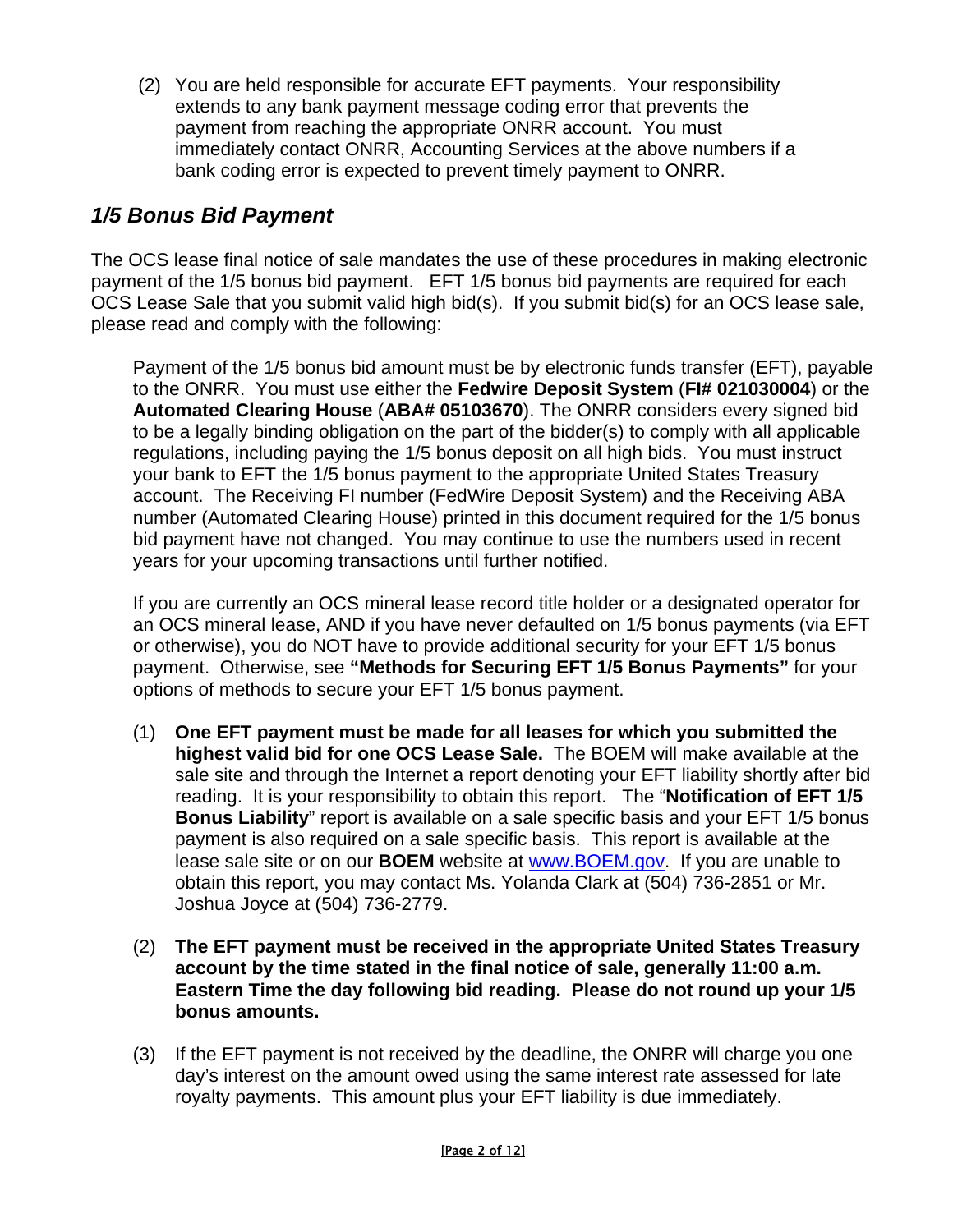- (4) If the EFT payment is deficient in amount (payment is less than the sum total of your 1/5 bonus bids for high bids), the bidder will correct the deficient payment immediately, but no later than 11:00 a.m. Eastern Time of the day following bid opening.
- (5) Should you default on your 1/5 bonus payment by EFT, any or all of your bids (at the BOEM's discretion) may be rejected. Additionally, you will be required to secure EFT 1/5 bonus deposits in future OCS lease sales. Where applicable, the BOEM will call on the instrument used to secure the 1/5 bonus payment in the case of default.
- (6) Where applicable, the BOEM will release your financial instrument used to secure your EFT 1/5 bonus payment upon receipt of your EFT 1/5 high bid deposit. You may pick up your security deposit from the OCS Regional Adjudication Office or arrange to have the security deposit mailed to you.

### *4/5 Bonus & Rent Payment*

Pursuant to 30 CFR 218.155(c), the BOEM requires the use of EFT procedures in making payment of the 4/5 bonus and first year rental amounts. If you submitted a high bid and it is deemed to be acceptable by the BOEM, please read and comply with the following:

Payment of the 4/5 bonus and first year rental must be by EFT, payable to the ONRR. You must use either the **Fedwire Deposit System** (**FI# 021030004**) or the **Automated Clearing House** (**ABA# 05103670**). The Regional Director of the OCS Regional Office conducting the lease offering will advise you of bid acceptance. After notification, you must instruct your bank to EFT the 4/5 bonus and first year rental payment to the appropriate United States Treasury account. The Receiving FI number (FedWire Deposit System) and the Receiving ABA number (Automated Clearing House) printed in this document required for the 4/5 bonus and first year rental payment have not changed. You may continue to use the numbers used in recent years for your upcoming transactions until further notified.

- (1) Your EFT payment must be received in the appropriate United States Treasury Account no later than noon Eastern Standard Time, on the  $11<sup>th</sup>$  business day after receipt of the lease forms by the successful bidder. Business day is a day on which the OCS Regional Office conducting the offering is open for business.
- (2) If your EFT payment is deficient in amount, that is a partial payment, you will have two days after the ONRR notification to correct the deficient payment. However, the ONRR will assess an interest charge on such deficient payments using the same interest rate assessed for late royalty payments.
- (3) Failure to pay by EFT within the time specified above will result in forfeiture of your 1/5 bonus amount and the authorized officer will not execute the lease.
- (4) One EFT payment can be made for several leases; however, separate payments must be made for each lease sale.

#### [Page 3 of 12]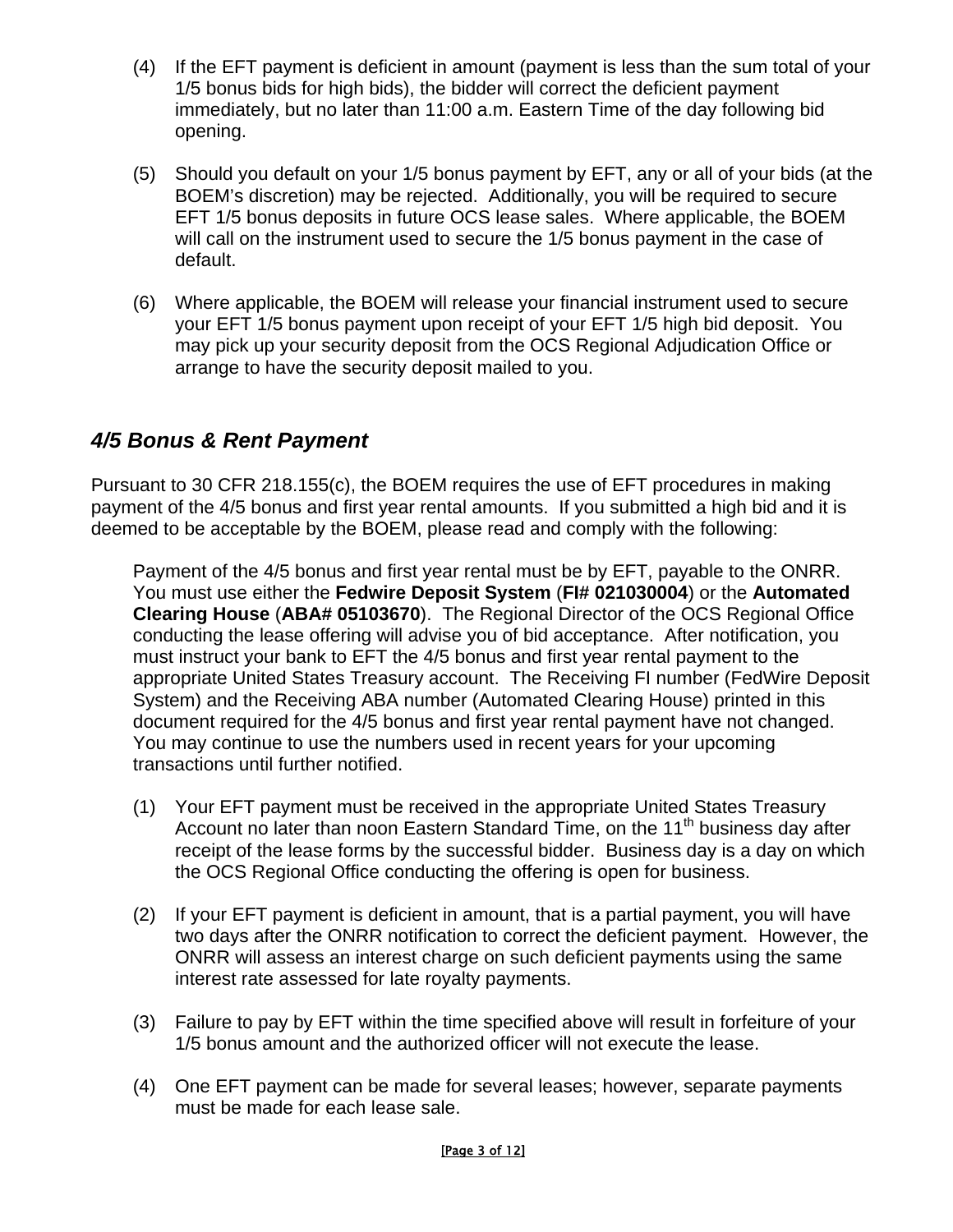(5) We request that your EFT payment contain both the 4/5 bonus(es) and the first year rental payment(s) as one transaction. If this is not possible, please transmit the total amount due to execute your lease(s) in one business day.

#### **Methods for Securing EFT 1/5 Bonus Payments**

If you are **NOT** currently an OCS mineral lease record title holder or a designated operator for an OCS mineral lease, **OR** if you have ever defaulted on a 1/5 bonus payment in a previous OCS sale, you **MUST** secure your EFT 1/5 bonus payment using one of the following methods:

(1) *Third party guaranty*. If you use this option to secure EFT 1/5 bonus payments, the third party that guarantees your 1/5 EFT bonus payment must be an active OCS mineral lease record title holder OR a designated operator for an active OCS mineral lease. The third party guarantor must expressly consent to guarantee your EFT 1/5 bonus payment. The BOEM must receive the express written consent of guarantee of your EFT 1/5 bonus payment prior to bid submission. You may contact Mr. Joshua Joyce at (504) 736-2779 or Ms. Yolanda Clark at (504) 736-2851 for additional information.

Should you default on the 1/5 bonus payment by EFT, the BOEM will call upon the third party to cover the delinquent payment.

(2) *Amended Areawide Coverage*. If you use this option to secure EFT 1/5 bonus payments, you must amend your \$3 million areawide development bond by a Rider from the issuing surety to contain provisions that the bond may be used to cover pre-lease obligations. All other terms and conditions for the bond must remain unchanged. You must have the Rider notarized and approved by the BOEM prior to submitting bids for the OCS sale.

If the \$3 million areawide development bond coverage is through a U.S. Treasury Note, the BOEM must receive and approve a notarized letter from the bidder agreeing to the terms that the Treasury Note may be used to cover pre-lease obligations prior to bid submission. That provision must remain in effect until you make your EFT deposit. You may contact Mr. Joshua Joyce at (504) 736-2779 for further information.

Should you default on the 1/5 bonus payment by EFT, the BOEM will call the bond/Treasury Note to cover the delinquent payment.

(3) *A Letter of Credit (LOC)*. If you use this option to secure EFT 1/5 bonus payments, you must use a clean, stand-by, irrevocable LOC. You must submit your LOC for at least 1/5 of the sum of all bids that you submit for an OCS lease sale, including joint bids, to the BOEM no later than one week prior to the OCS sale. Please contact Mr. Joshua Joyce at (504) 736-2779 or Ms. Yolanda Clark at (504) 736-2851 to obtain a sample LOC or to seek additional information.

The LOC must have a minimum coverage period of 120 days beginning with the date of the OCS sale. The LOC must be from a bank incorporated in the United States that has a minimum Thomson BankWatch rating of:

#### [Page 4 of 12]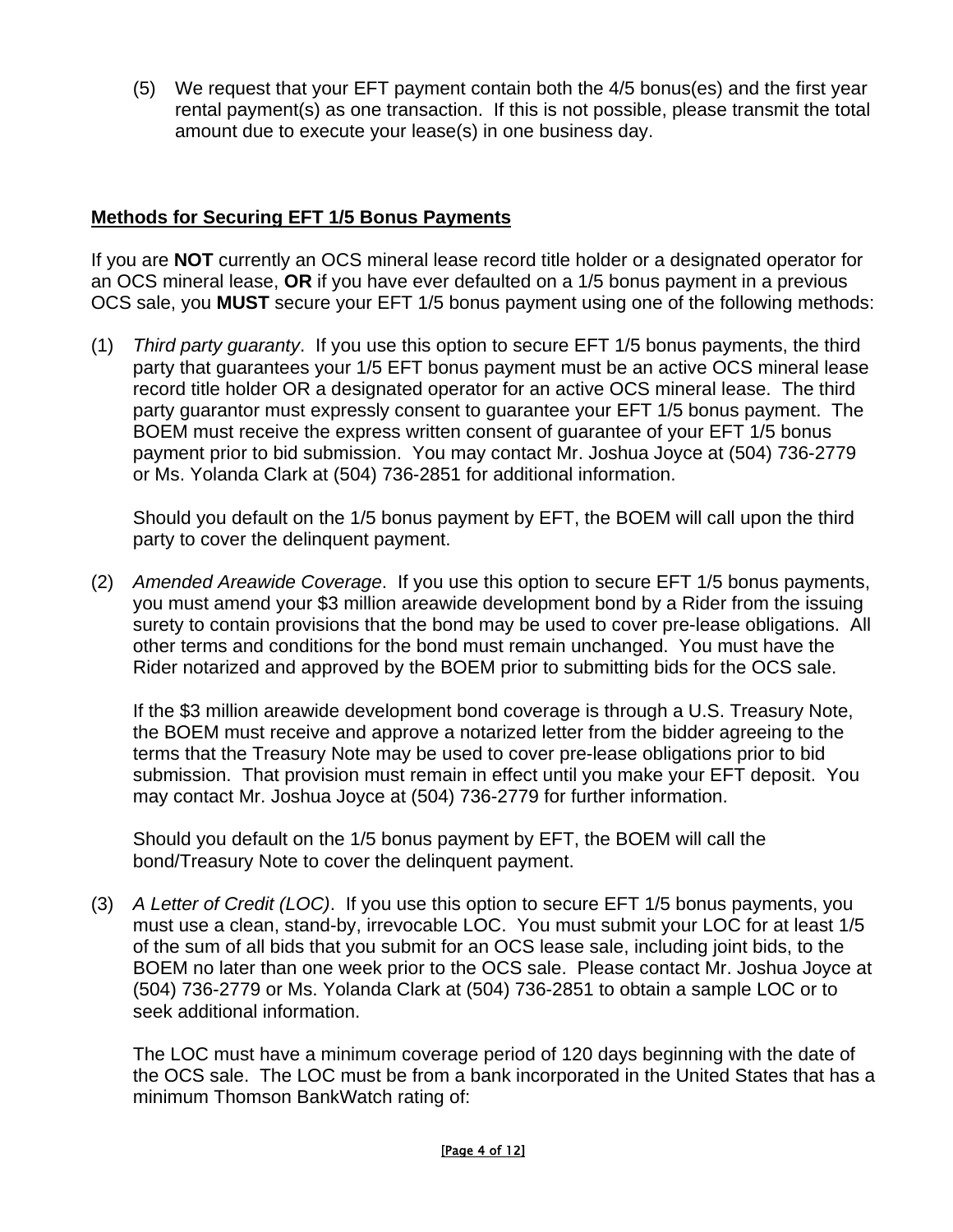"C" for a LOC less than \$1 million; "B/C" for a LOC between \$1 million to \$10 million; or "B" for a LOC over \$10 million.

You are responsible for verifying that the bank provides a current rating to the BOEM. The issuing bank must submit this rating with each LOC. If the issuing bank's rating falls below the minimum acceptable level, you must submit a satisfactory replacement surety or the BOEM may consider the bids to not be appropriately secured and therefore invalid.

If the institution issuing the LOC becomes insolvent, the BOEM will require an immediate replacement surety unless the current LOC is transferred in whole and completely honored by the receiving institution. If you do not provide a replacement surety, the BOEM may consider the bids to not be appropriately secured and therefore invalid.

Once you make the appropriate EFT deposit, the BOEM will promptly return the LOC to you. Alternatively, you may pick up your LOC from the Regional Adjudication Unit upon verification that your EFT deposit was complete and timely.

Should you default on your 1/5 bonus payment by EFT, the BOEM will call the LOC to cover the delinquent payment.

(4) *Advanced EFT Payment*. If you use this option to secure your EFT 1/5 bonus payment, you must make your Advanced EFT payment covering the sum of the 1/5 bonus for **all** your bids before you submit your bid(s). **Please note that only bidders requiring security for their EFT 1/5 bonus payments should consider making an Advanced EFT payment.** If you do NOT have to secure your EFT 1/5 bonus payment (i.e., if you are an OCS mineral lease record title holder or are a designated operator for an OCS mineral lease and have a history of accurate and timely 1/5 bonus payments) then you should wait until the bids are opened and read and the BOEM determines your EFT liability (for your high bids) to make your EFT 1/5 bonus payment.

If you use this option to secure your EFT 1/5 bonus payment, you must use either the **Fedwire Deposit System** or the **Automated Clearing House** (see Attachments 1 and 2 for formats). One EFT payment must be made for 1/5 of the sum of the bids for **all** blocks for which you submitted a bid. Your EFT payment must be received and deposited in the appropriate United States Treasury account before you submit your bid(s). Bidders are reminded that the bid submission deadline is generally 11:00 a.m. Eastern Time the day before bid reading.

Once the bids are opened and read, the BOEM will determine your 1/5 bonus liability. Should your 1/5 bonus liability be less than your Advanced EFT payment (i.e., you were not the high bidder on all bids that you submitted), the ONRR will refund the difference (your Advanced EFT payment minus your 1/5 bonus liability) without interest to you as soon as practicable (generally before 7:00 p.m. Eastern Time the day of bid reading. That refund (when applicable) will be transmitted using EFT according to the payment information provided by you at the time of bid submission on the bidder address form.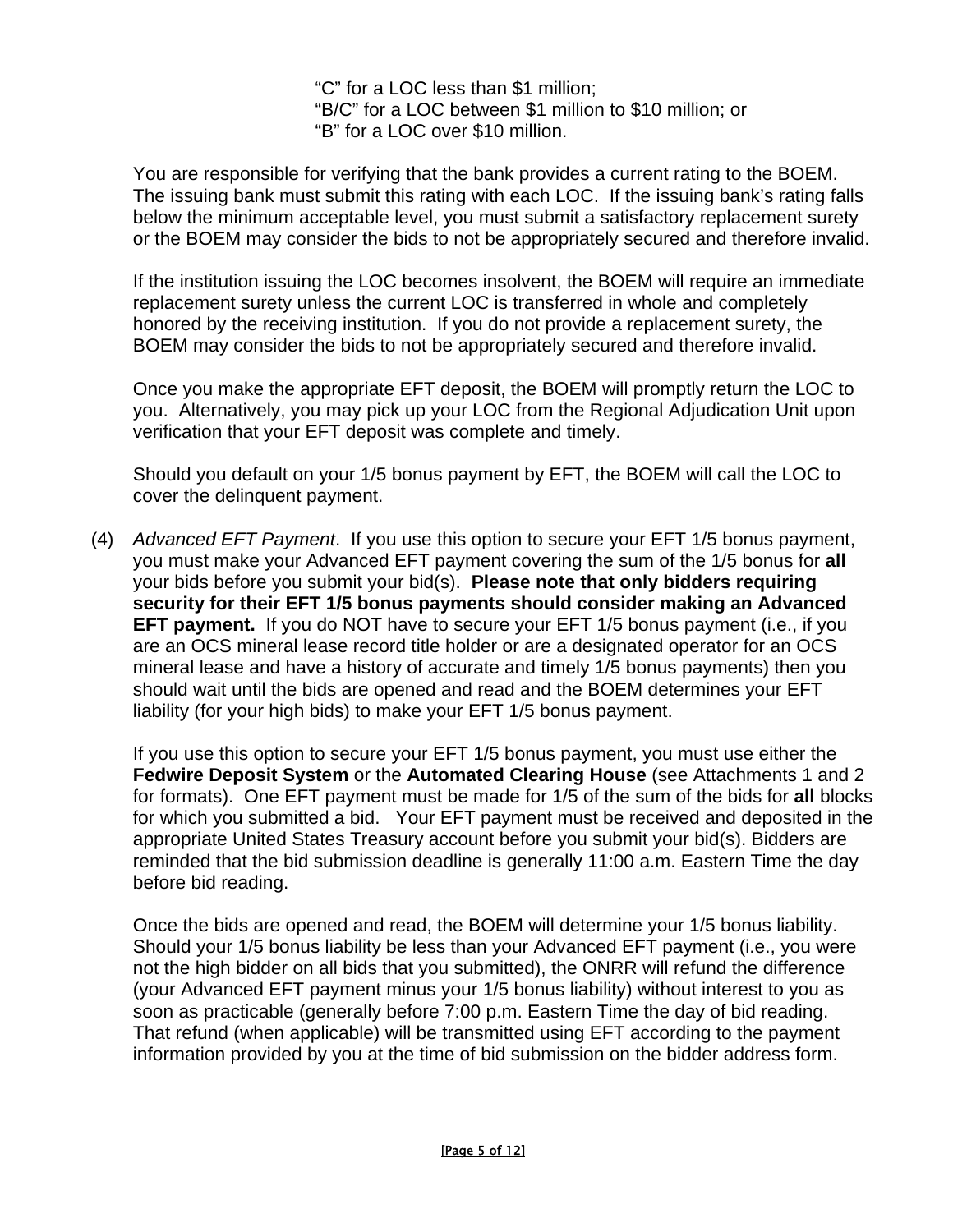# **UNITED STATES DEPARTMENT OF THE INTERIOR OFFICE OF NATURAL RESOURCES REVENUE**

#### **INSTRUCTION GUIDE FOR FEDWIRE DEPOSIT SYSTEM SALE PAYMENTS**

#### **FEDWIRE 1/5 BONUS MESSAGE FORMAT**

| <b>Amount of Wire</b>                                                                 | \$680,000.00 (total payment amount)                                                       |
|---------------------------------------------------------------------------------------|-------------------------------------------------------------------------------------------|
| <b>Receiver FI</b>                                                                    | 021030004                                                                                 |
| <b>Business Function</b>                                                              | <b>CTR</b>                                                                                |
| <b>Beneficiary</b>                                                                    | D 14170001<br>Department of Interior<br>Office of Natural Resources Revenue<br>Denver, CO |
| Originator                                                                            | Company Name and Address                                                                  |
| <b>Originator to Beneficiary Information</b><br>(Up to 4 lines of 35 characters each) | Sale Number<br><b>Qualification number</b><br>Number of Leases                            |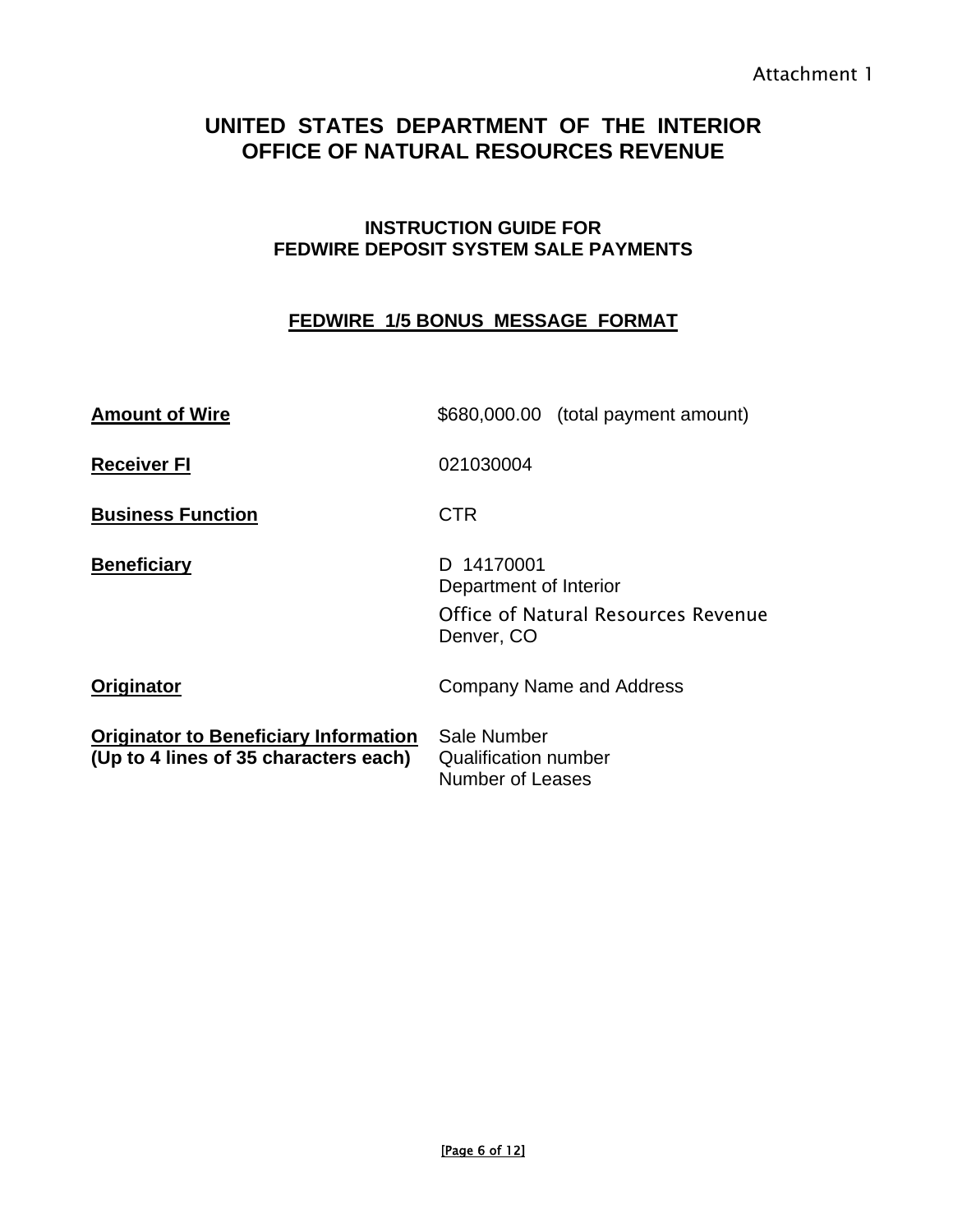#### **Sample: Message Format To Pay 1/5 Bonus Sale Monies**

| <b>Amount of Wire</b>            | \$680,000.00                               |
|----------------------------------|--------------------------------------------|
| <b>Receiver FI</b>               | 021030004                                  |
| <b>Business Function</b>         | CTR                                        |
| <b>Beneficiary</b>               | D 14170001                                 |
|                                  | Department of Interior                     |
|                                  | <b>Office of Natural Resources Revenue</b> |
|                                  | Denver, CO                                 |
| Originator                       | XYZOO Oil Company                          |
|                                  | 12345 Pleasant Avenue                      |
|                                  | Broncoville, HI                            |
| <b>Originator to Beneficiary</b> | Sale 190, Qual 9999, *XX Leases            |

 $*XX$  = The number of awarded high bid leases.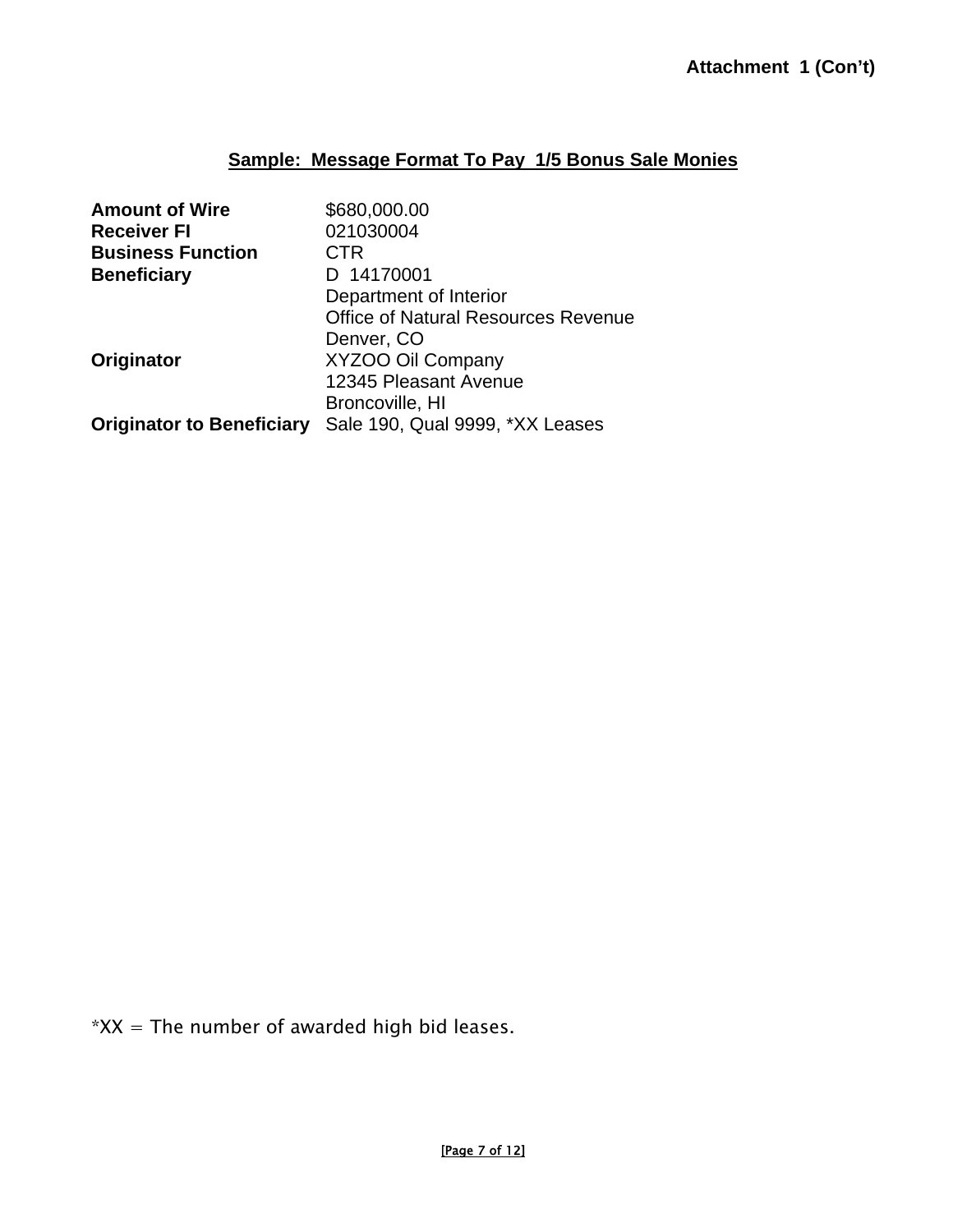# **UNITED STATES DEPARTMENT OF THE INTERIOR OFFICE OF NATURAL RESOURCES REVENUE**

#### **INSTRUCTION GUIDE FOR FEDWIRE DEPOSIT SYSTEM SALE PAYMENTS**

#### **RENT AND 4/5 BONUS MESSAGE FORMAT**

| <b>Amount of Wire</b>                                                                 | \$680,000.00 (total payment amount)                                                              |
|---------------------------------------------------------------------------------------|--------------------------------------------------------------------------------------------------|
| <b>Receiver FI</b>                                                                    | 021030004                                                                                        |
| <b>Business Function</b>                                                              | <b>CTR</b>                                                                                       |
| <b>Beneficiary</b>                                                                    | D 14170001<br>Department of Interior<br><b>Office of Natural Resources Revenue</b><br>Denver, CO |
| Originator                                                                            | Company Name and Address                                                                         |
| <b>Originator to Beneficiary Information</b><br>(Up to 4 lines of 35 characters each) | Sale Number<br>Qualification number<br>Lease Numbers<br>Lease Dollar Amounts                     |

**Originator to Beneficiary –** You may fax lease numbers and amounts if there are too many characters to fit to (303) 231-3501.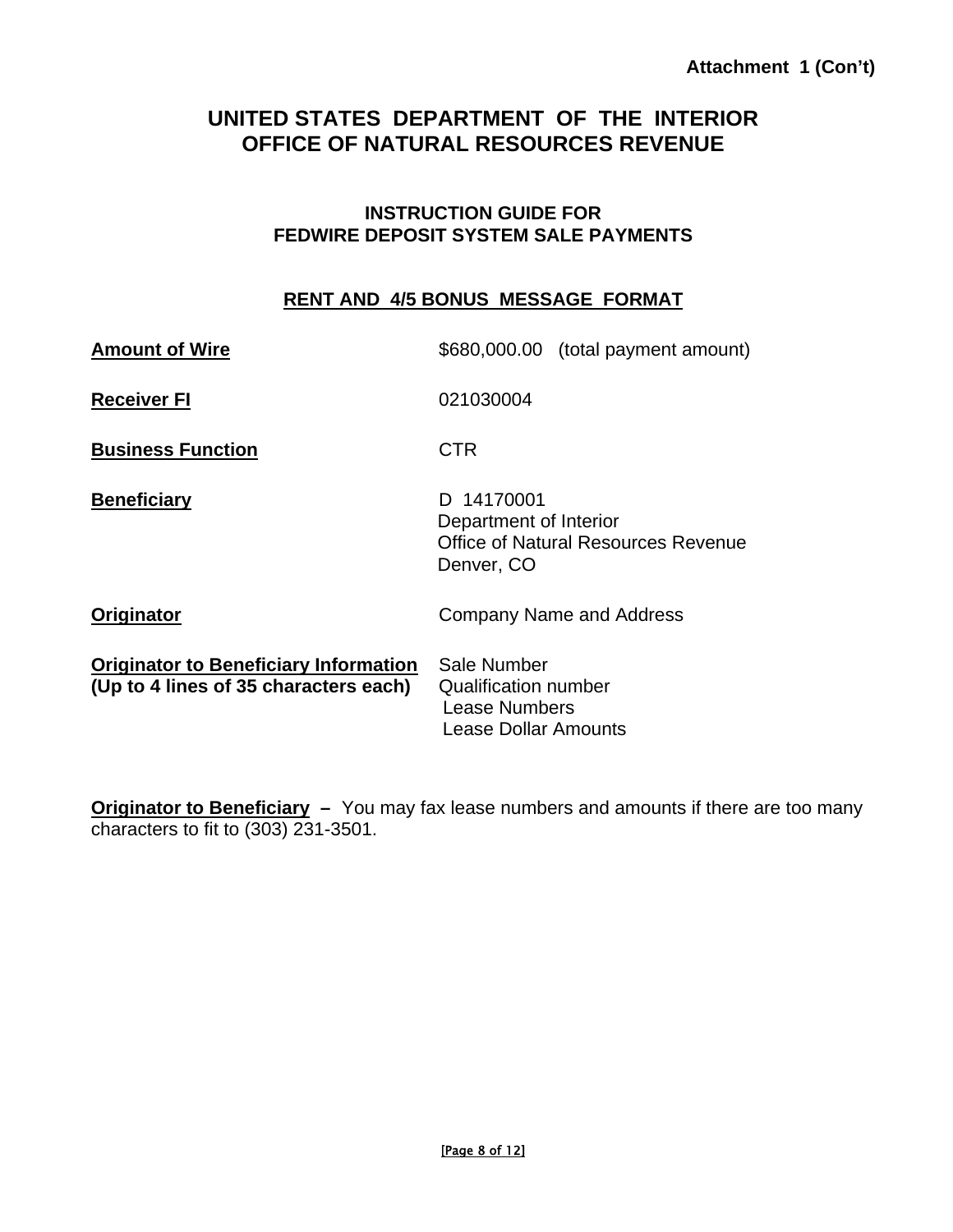#### **Sample: Message Format To Pay 4/5 Bonus Sale Monies**

| <b>Amount of Wire</b>            | \$680,000.00                        |
|----------------------------------|-------------------------------------|
| <b>Receiver FI</b>               | 021030004                           |
| <b>Business Function</b>         | CTR                                 |
| <b>Beneficiary</b>               | D 14170001                          |
|                                  | Department of Interior              |
|                                  | Office of Natural Resources Revenue |
|                                  | Denver, CO                          |
| Originator                       | XYZOO Oil Company                   |
|                                  | 12345 Pleasant Avenue               |
|                                  | Broncoville, HI                     |
| <b>Originator to Beneficiary</b> | Sale 190, Qual 9999, Lease GXXXXX.  |
|                                  | \$300,000, Lease GXXXXX, \$80,000,  |
|                                  | Lease GXXXXX, \$100,000,            |
|                                  | Lease GXXXXX, \$200,000             |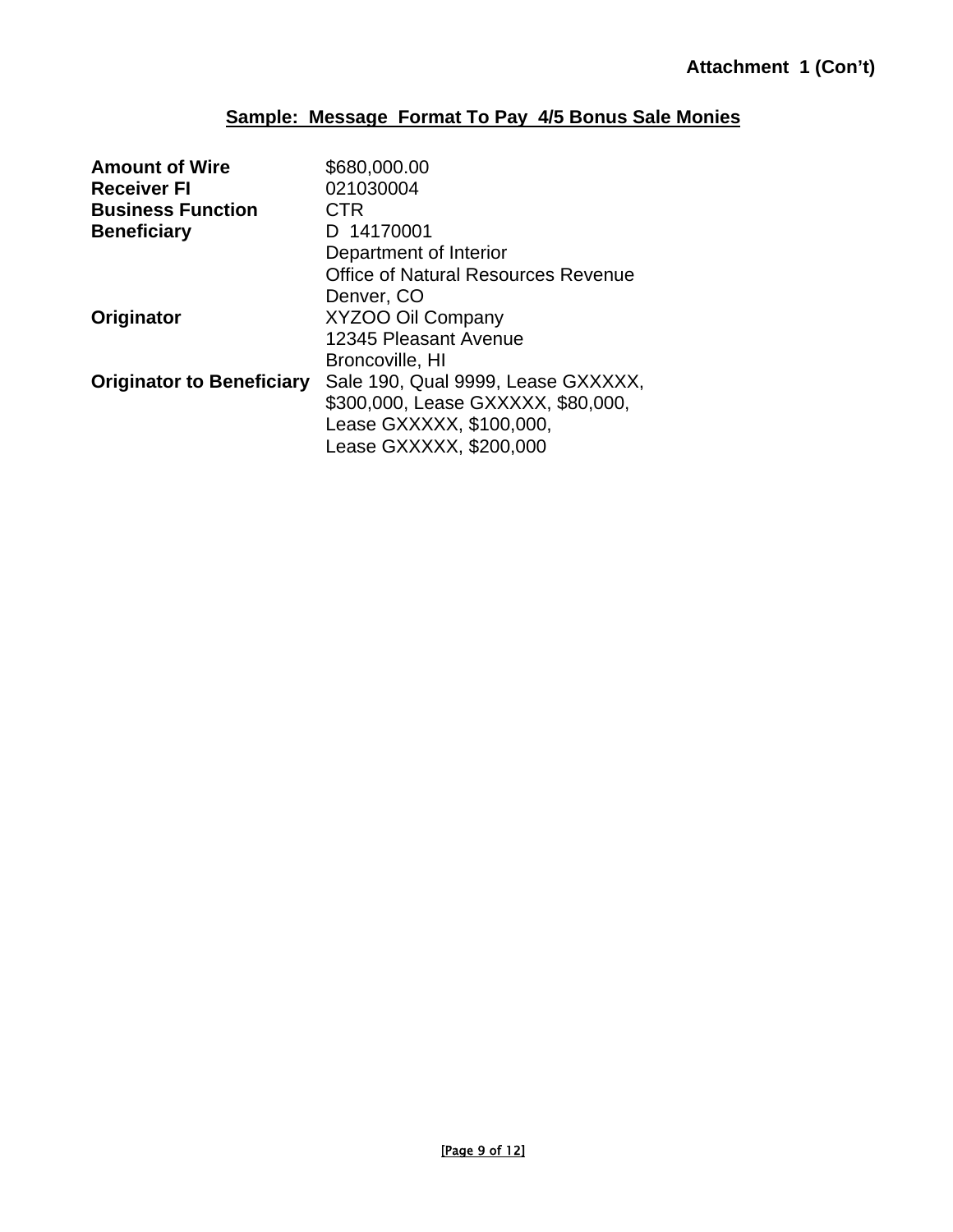# Automated Clearing House

# FUNDS TRANSFER MESSAGE FORMAT

The following form is designed as an aid for the OCS lease sale bidders in providing complete and accurate data to their banks for the payment of the 1/5 bid and 4/5 bonus and first year rental amounts. The following payment record format is for an ACH CCD+ (Cash Concentration and Disbursement plus Addendum).

Payment Record Format

| Data Element Name            | Contents              | <b>Size</b> | Position  |
|------------------------------|-----------------------|-------------|-----------|
| <b>Record Type Code</b>      | 6'                    | 1           | $01 - 01$ |
| <b>Transaction Code</b>      | '22'                  | 2           | 02-03     |
| <b>Receiving ACH ABA</b>     | '05103670'            | 8           | $04 - 11$ |
| <b>Check Digit</b>           | 6'                    | 1           | $12 - 12$ |
| <b>Account Number</b>        | '312011'              | 17          | 13-29     |
| <b>Payment Amount</b>        | \$\$\$\$\$\$\$\$.cc   | 10          | 30-39     |
| <b>Identification Number</b> | (Optional)            | 15          | 40-54     |
| <b>Receiver Name</b>         | 'BOEM OCS Lease Sale' | 22          | 55-76     |
| Discretionary                | *<br>(not required)   | 2           | 77-78     |
| Addenda Indicator            | '1' (addenda present) | 1           | 79-79     |
| <b>Trace Number</b>          | Assigned by your bank | 15          | 80-94     |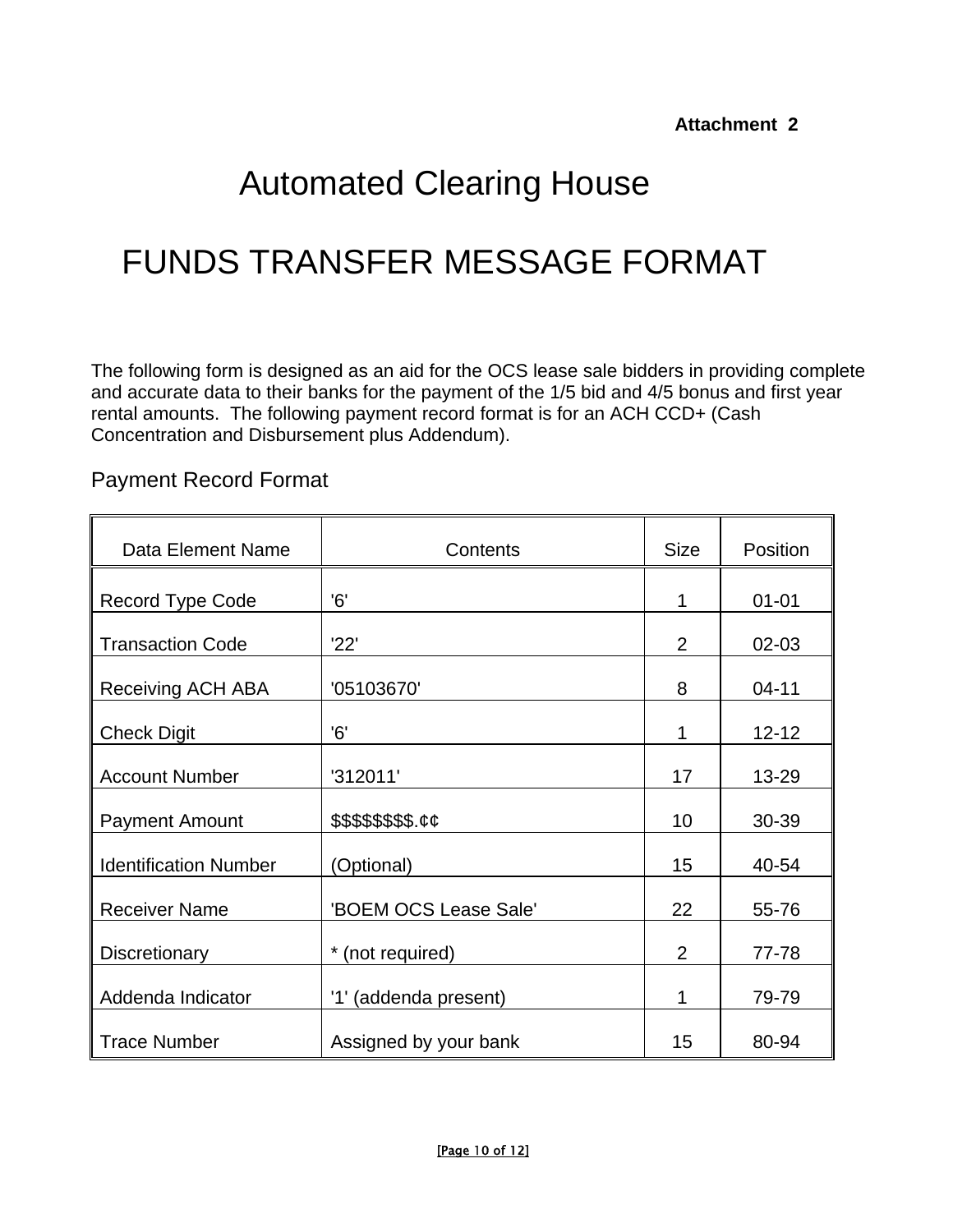#### **Attachment 2 (Con't)**

# **Addenda Record Format for 1/5 Total Bid Amount**

| Data Element Name       | Contents                                                                                                 | <b>Size</b> | Position  |
|-------------------------|----------------------------------------------------------------------------------------------------------|-------------|-----------|
| <b>Record Type Code</b> | '7'                                                                                                      |             | $01 - 01$ |
| Addenda Type Code       | '05'                                                                                                     | 2           | $02 - 03$ |
| <b>Payment Related</b>  | REF*SM*-1-\REF*2U*--2--\NTE**---3---\<br>(See below for details of items indicated by the large numbers) | 80          | 04-83     |
| Sequence Number         | Addenda number starting at 0001                                                                          | 4           | 84-87     |
| Addenda Trace Number    | Same as last seven number of detail trace number                                                         |             | 88-94     |

**1-** OCS Lease Sale Number, example '101'

**2-** Company OCS Qualification Number, example '1999'

**3-** The words "OneFifth Bonus for \_\_\_\_\_ leases" (The number of leases being bid on go in the blank.)

The following is an example of the "Payment Related" addenda record field for Bogus Oil & Gas1/5 bonus bids for OCS lease sale number 101. The OCS Qualification Number assigned to Bogus Oil & Gas is # 1999. The Payment Amount (see Payment Record format) of the ACH transfer is \$4,603,711.20. Bogus is bidding on 7 leases.

#### **REF\*SM\*101\REF\*2U\*1999\NTE\*\*OneFifth Bonus for 7 leases**

The asterisks (\*) and the back slashes (\) are required items.